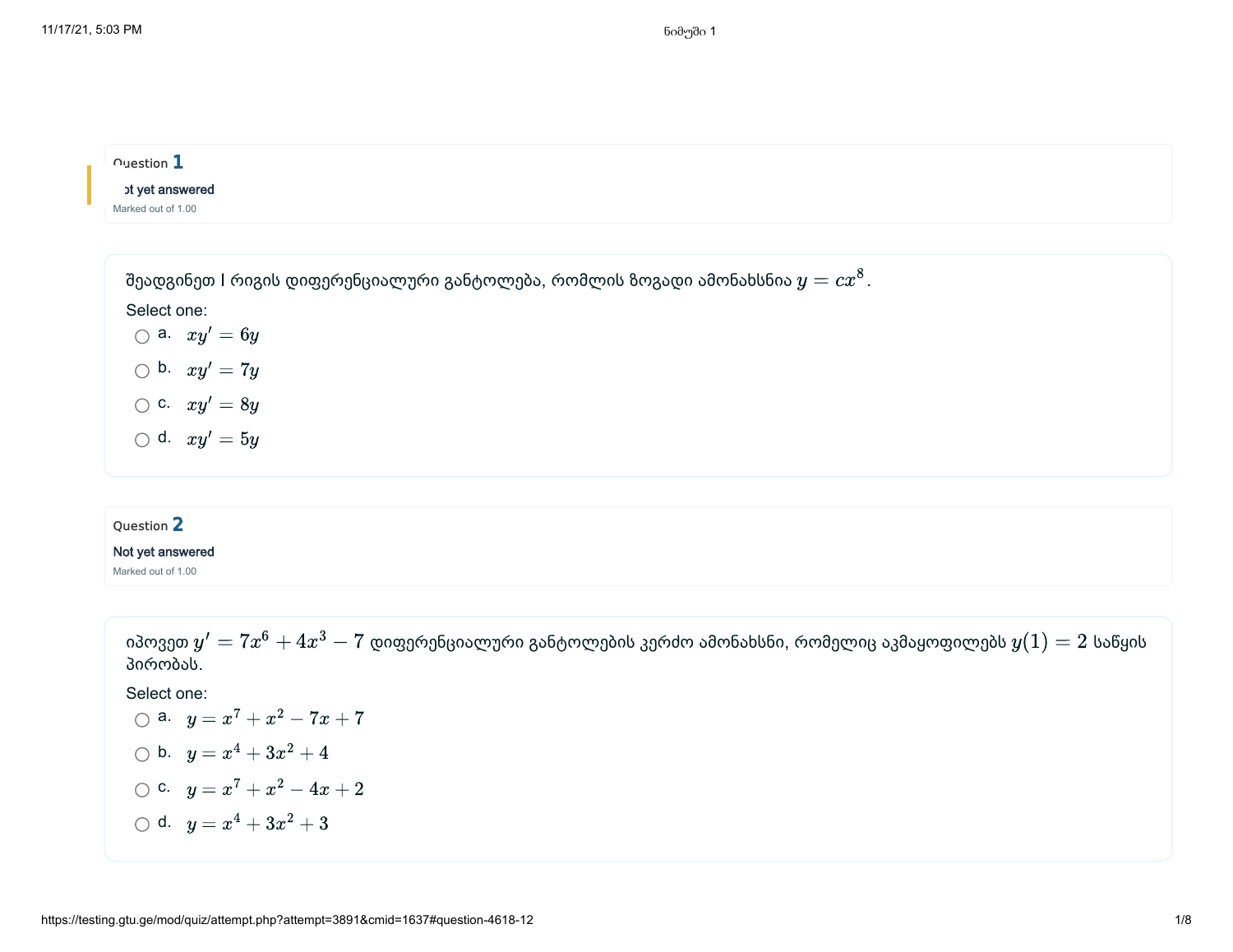## Question 3

### Not yet answered

Marked out of 1.00

იპოვეთ დიფერენციალური განტოლების ამონახსნი. Select one: a. b. c. d. y ′ = 3x −x 2 3y 2 y + y = + 2x + c <sup>2</sup> x 2 e = sin x + c y y = sin x + c 3 y = − + c <sup>3</sup> x 3 x 2 2

# Question 4

#### Not yet answered

Marked out of 1.00

იპოვეთ  $xdy+4ydx=0$  დიფერენციალური განტოლების ამონახსნი.

Select one:

$$
\bigcirc \mathsf{a.} \ y = cx^2
$$
  

$$
\bigcirc \mathsf{b.} \ y = cx
$$

$$
\bigcirc \mathbf{c}. \quad y = \tfrac{c}{x^4}
$$

$$
\bigcirc
$$
 d.  $y = \frac{c}{x^5}$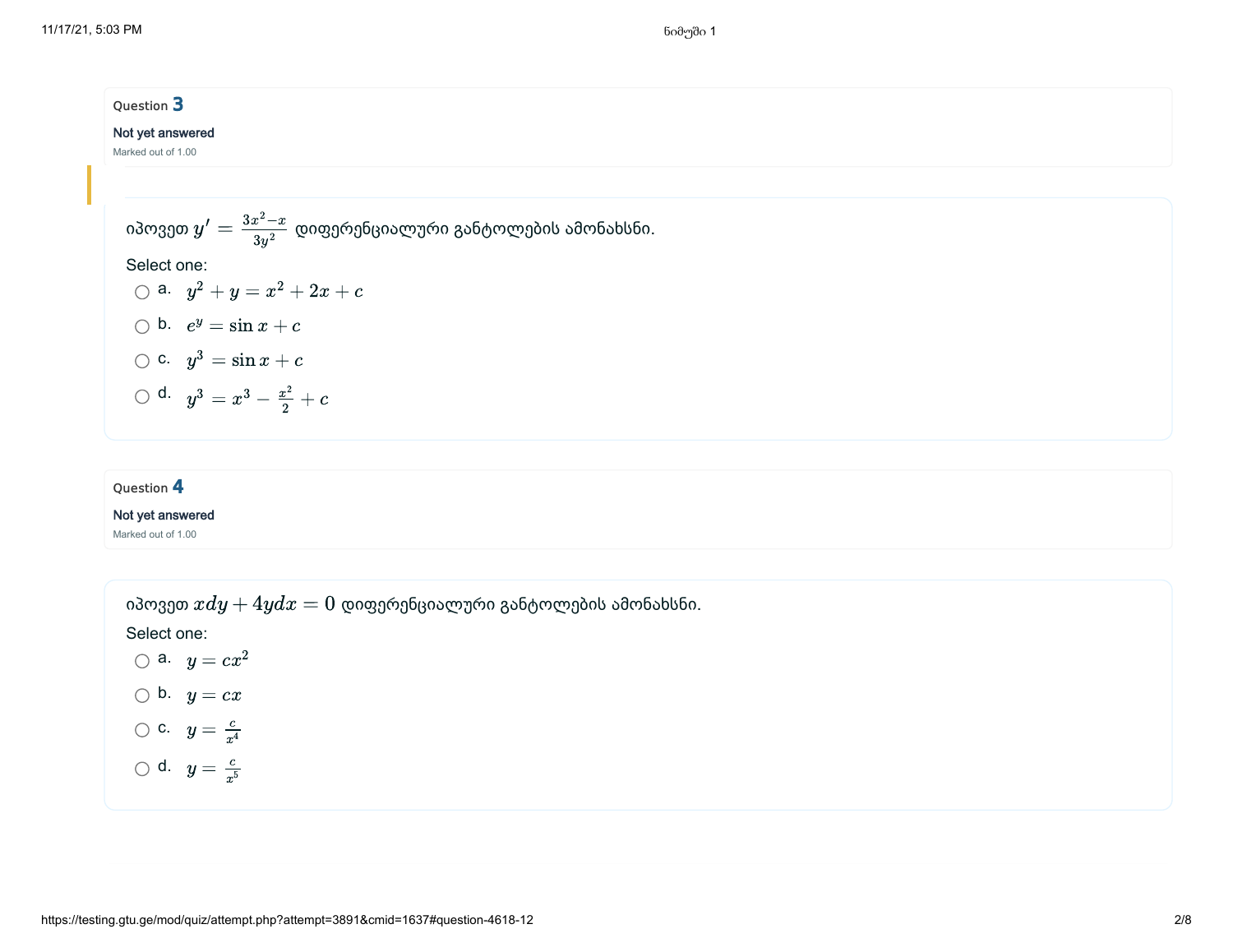# Question 5 Not yet answered Marked out of 1.00 ამოხსენით  $\left| y' \right| = \frac{y}{x} - 6$  ერთგვაროვანი განტოლება Select one: a.  $y=6^x$ b.  $y = 3 \ln x^2$ c.  $y = x \cdot \ln \left| \frac{x}{c} \right|$ d.  $y = x \cdot \ln \left| \frac{c}{x^6} \right|$ x c ∣ ∣  $\frac{c}{x^6}$ Time left 0:59:00

### Question 6

#### Not yet answered

Marked out of 1.00

ამოხსენით  $y' + \frac{y}{x} = x^3, \quad x > 0$  წრფივი განტოლება Select one: a.  $y = \frac{1}{x} \cdot (c + \frac{x^5}{5})$ b.  $y = \frac{1}{x} \cdot (c - x)$ c.  $y = x \cdot (c - x^2)$ d.  $y = x \cdot (c - x)$ x  $x^5$ 5 x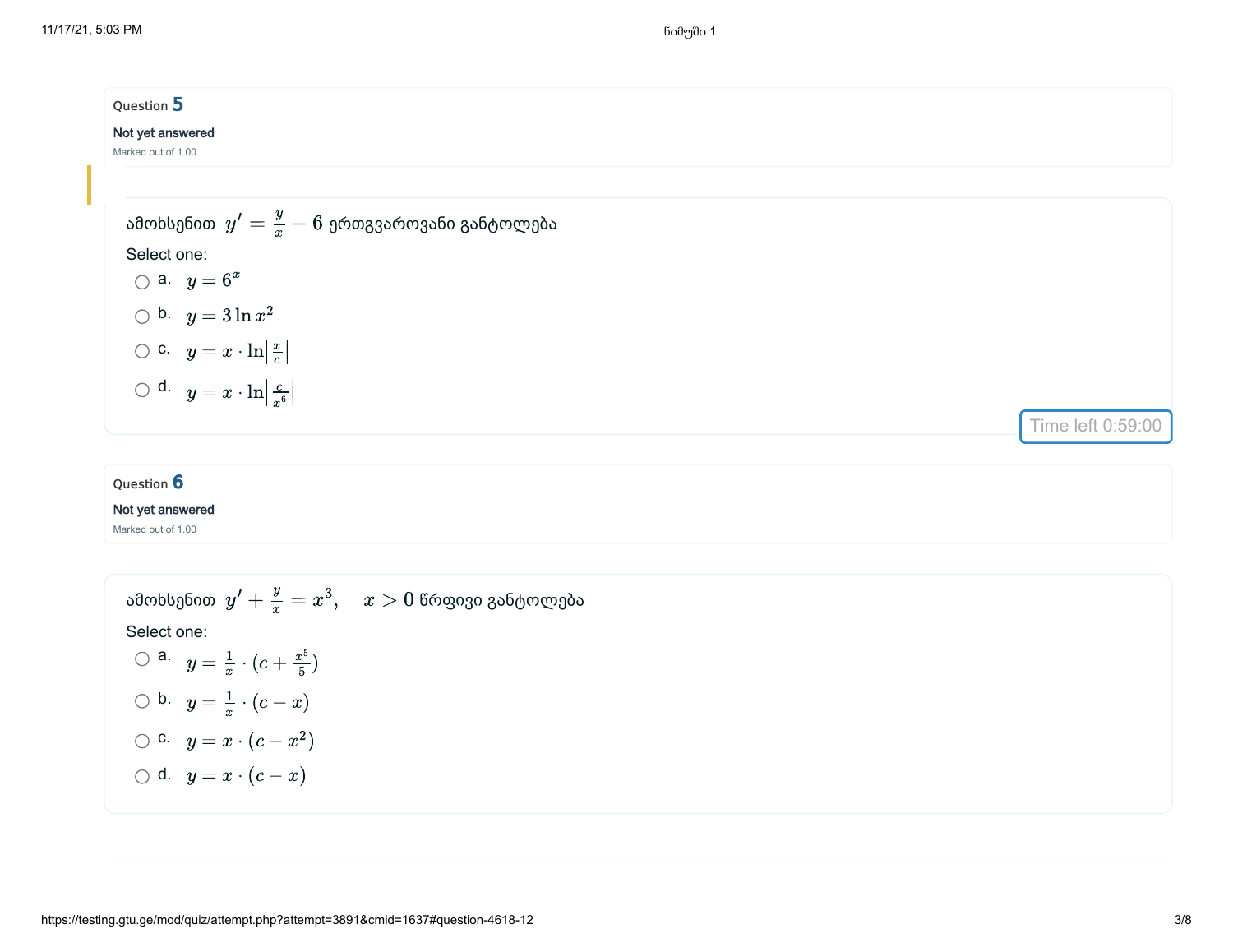| Question 7                                                                       |  |  |
|----------------------------------------------------------------------------------|--|--|
| Not yet answered                                                                 |  |  |
| Marked out of 1.00                                                               |  |  |
|                                                                                  |  |  |
| იპოვეთ ბერნულის $y'-\frac{y}{x}=x^5y^2,\quad x>0$ განტოლების ამონახსნი.          |  |  |
| Select one:                                                                      |  |  |
| $\bigcirc$ a. $\frac{1}{y} = x \cdot (c - x);$ $y = 0$                           |  |  |
| $\bigcirc$ b. $\frac{1}{y} = \frac{1}{x} \cdot (c - \frac{x^7}{7}); \quad y = 0$ |  |  |
| $\bigcirc$ c. $\frac{1}{y} = x \cdot (c - x^2); \quad y = 0$                     |  |  |
| $\bigcirc$ d. $y = x \cdot (c - x) - 1; y = 0$                                   |  |  |
|                                                                                  |  |  |

### Question 8

#### Not yet answered

Marked out of 1.00

ამოხსენით განტოლება სრულ დიფერენციალებში: Select one: a.  $x^3+2xy-3y=c$ b.  $\frac{x^3}{3} + xy^2 + x^2 = c$ c.  $x^3 + 2xy + y^3 = c$ d.  $\frac{x^3}{3} + xy^2 + x^3 = c$  $(x^2+y^2+2x)dx+2xydy=0$  $\frac{x^3}{3}+xy^2+x^2$  $\frac{x^3}{3}+xy^2+x^3$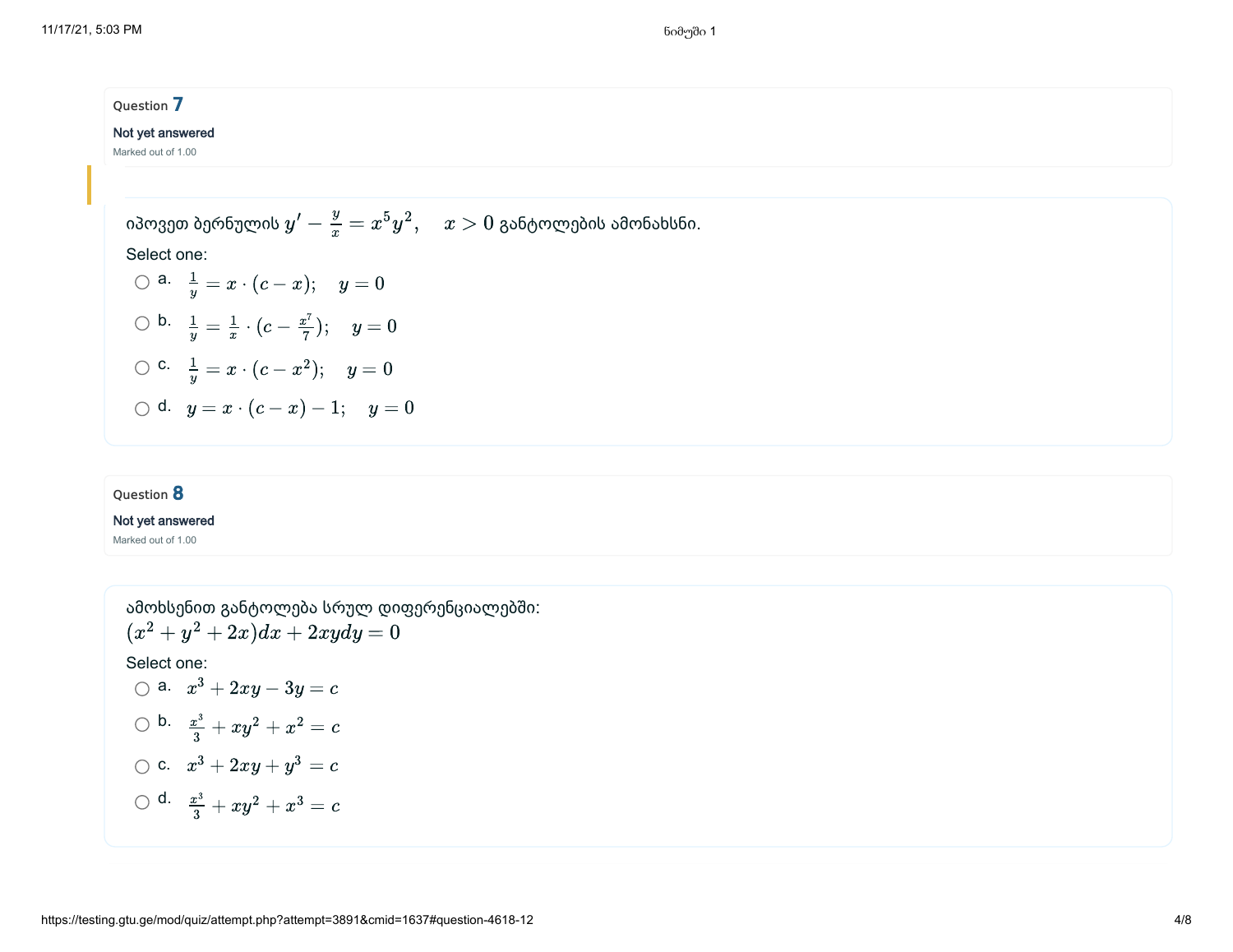# Question 9

#### Not yet answered

Marked out of 1.00

იპოვეთ დიფერენციალური განტოლების ამონახსნი მაინტეგრებელი მამრავლის გამოყენებით: Select one: a.  $x^3+2xy+y^3=c$ b.  $x^2 - \frac{x}{y} + y + \ln|y| = c$ c.  $x^2 + 2xy + \ln |y| = c$ d.  $x^2 - \frac{x}{y} + y = c$  $(2xy^2-y)dx + (y^2+x+y)dy = 0; \quad \mu(y) = \frac{1}{y^2}$  $y^2$  $\boldsymbol{y}$  $\boldsymbol{y}$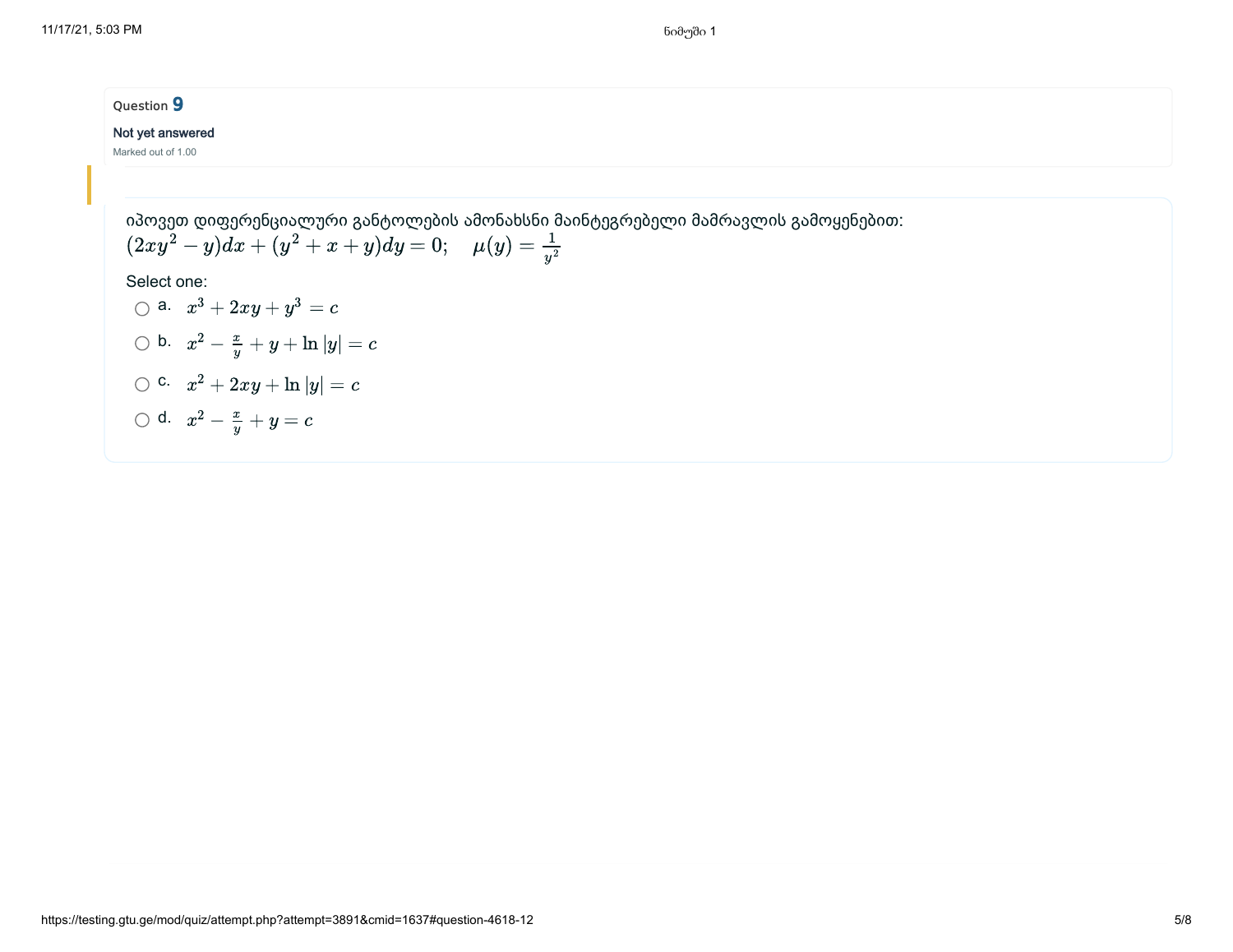11/17/21, 5:03 PM ნიმუში 1 მონაწლება სახლა სახლა სახლა სახლა სახლა სახლა სახლა სახლა სახლა სახლა სახლა სახლა ს

# Question 10

### Not yet answered

Marked out of 1.00

ამოხსენით რიკატის განტოლება მითითებული ჩასმის გამოყენებით:  $y' = y^2 - \frac{11}{x}y + \frac{25}{x^2}; \quad y = 1$ 25  $\frac{25}{x^2}$ ;  $y = \frac{z}{x}$ 

x

Select one:

○ a. 
$$
\frac{1}{xy-5} = \ln |x| + c
$$
  
○ b.  $-\frac{1}{x-5} = \ln |x| + c$ 

x

$$
\bigcirc \text{ c. } \frac{1}{y-5}=\ln |x|+c
$$

$$
\bigcirc\,\mathsf{d.}\quad -\tfrac{1}{xy-5}=\ln|x|+c
$$

### Question 11

#### Not yet answered

Marked out of 1.00

 $c$  პარამეტრის რა მნიშვნელობისთვის აკმაყოფილებს  $y=cx^7$  ფუნქცია  $xy^\prime-y=12x^7$  დიფერენციალურ განტოლებას? Answer: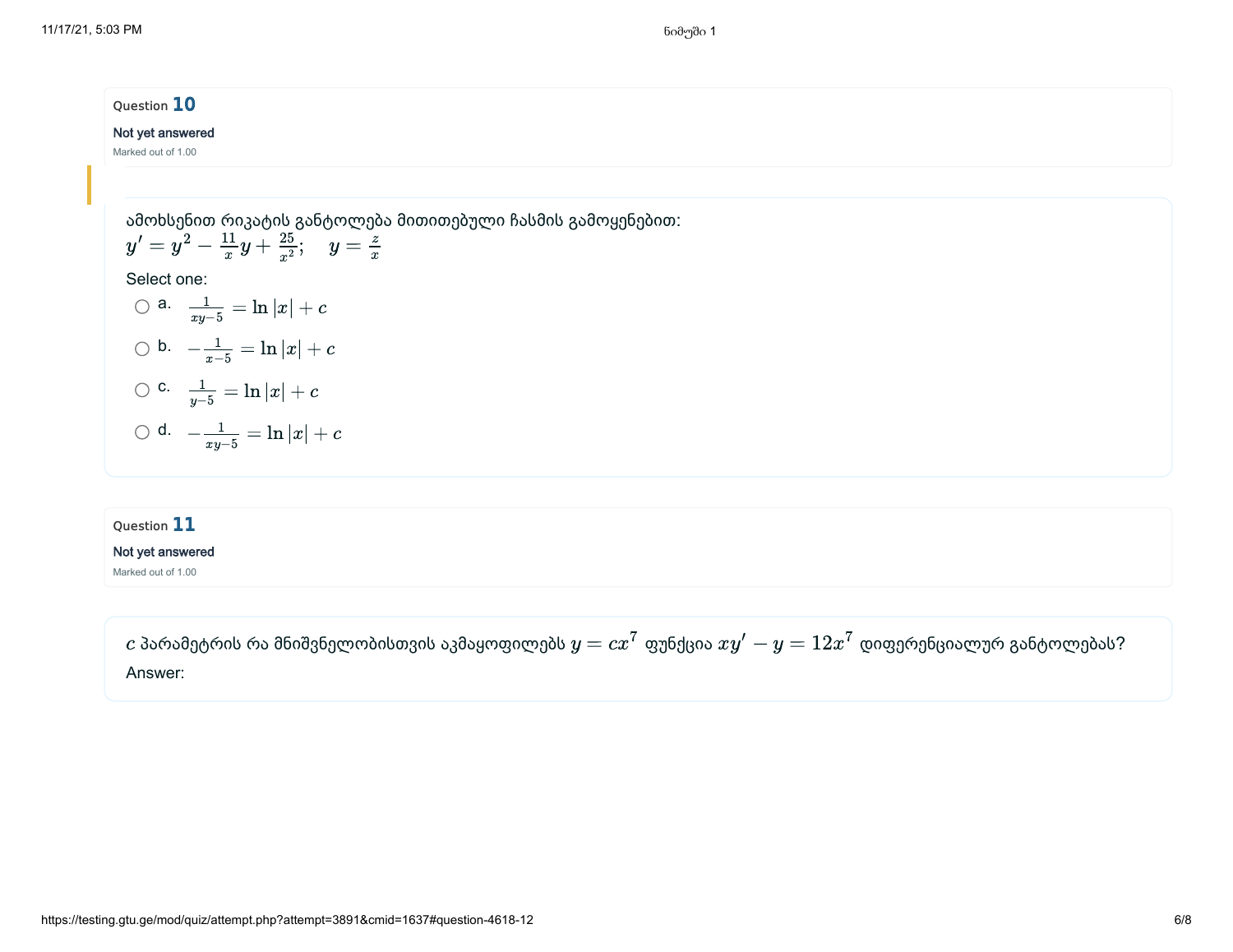# uestion 12 ot yet answered

Marked out of 1.00

მოძრავი სხეულის სიჩქარის მოდულია  $v(t)=(24t-3t^2)$ მ/წმ. განსაზღვრეთ სხეულის მიერ მოძრაობის დაწყებიდან მის სრულ გაჩერებამდე გავლილი მანძილი მეტრებში. Answer:  $v(t) = (24t - 3t^2)$ i

 $\overline{\mathcal{R}}$